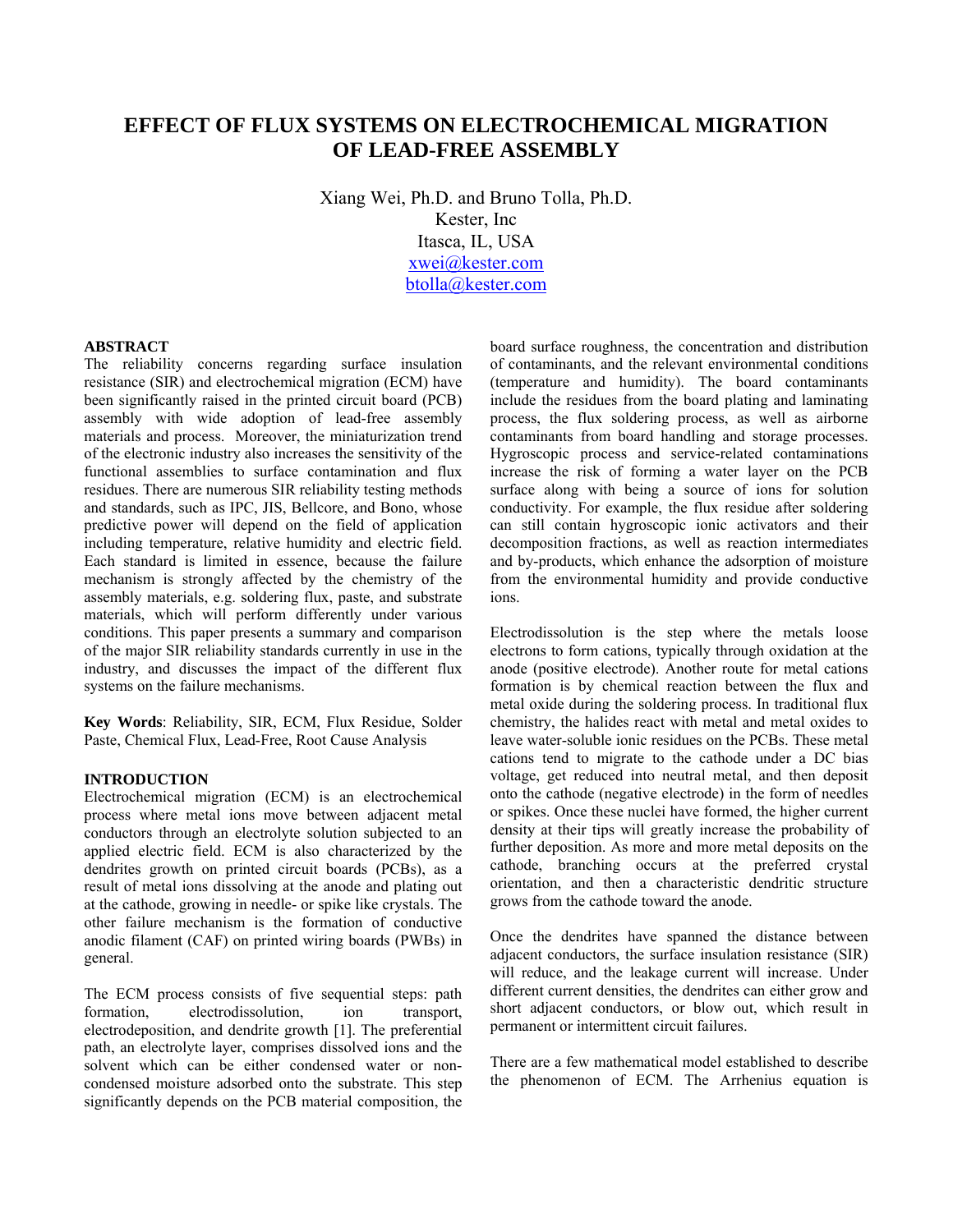commonly used to calculate the acceleration factor that applies to the time-to-failure distributions. It is defined as

$$
t(T) = A \exp\left(\frac{\Delta H}{kT}\right)
$$

Where *t* is the time to failure, *A* is a scaling constant,  $\Delta H$  is the activation energy (eV), *k* is Boltzmann's constant (8.617  $10^{-5}$  eV/K), and T is the temperature (K). However, the acceleration factors can be a function of multiple basic stresses, which is more complex than the basic Arrhenius model. The Eyring model published in IPC Surface Insulation Resistance Handbook expands Arrhenius equation and includes other stresses as necessary [2].

$$
t = AT^{\alpha} \left\{ \frac{\Delta H}{kT} + \left( B + \frac{C}{T} \right) S_1 + \left( D + \frac{E}{T} \right) S_2 \right\}
$$

Where *A* is a scaling constant,  $\Delta H$  is the activation energy (eV), *k* is Boltzmann's constant, T is the temperature  $(K)$ ,  $\alpha$ , B, C, D, E are constants determined by the stress interaction, and  $S_1$ ,  $S_2$  are stresses, such as humidity or voltage. Other acceleration factors can be calculated for electrical, mechanical, environmental, and other stresses that can affect the reliability of a device. These can be classified into two categories:

- Physical factors: a potential voltage gradient (V/cm); temperature ( $\rm{°C}$ ), and relative humidity  $(\%RH)$
- Chemical factors: solder alloy, flux residues, PCB solder mask and laminate materials, plating materials, and other surface contamination.

The potential bias on the PCB at adjacent points or heterogeneous material combinations serves as a thermodynamic driving force for the corrosion cell. Many studies have shown that the higher the polarizing DC voltage (or "bias"), the greater will be the rate and severity of the electromigration. In addition, the migration rate and the width of the interconductor spacing have an inverse relationship. These observations indicate that the critical voltage is not the absolute value of the applied voltage, but rather the voltage gradient across the width of the spacing between conductors. Over the last decade, the size of electronic assemblies has been reduced by over 70%, and about 90% for flip-chip ICs. The miniaturization and higher density integration are more vulnerable to insulation failure due to the higher voltage gradient between the finer pitch leads and easier formation of corrosion cell. Under humid conditions, a nanoscale water layer is condensed locally on the PCB components, giving rise to a conductive path for current flow and thereby establishment of electrochemical corrosion cell between two points on PCBs. Shown in both models, the temperature is another key stress. For many common chemical reactions at room temperature, the ion mobility increases, and the reaction rate doubles for a  $10^{\circ}$ C temperature increment. The Lead-free and halogen-free requirements in the electronic assembly industry also

increase ECM failure risk due to the significant changes in the chemistry of assembly materials. For example, the flux formula consists of higher concentration of active ingredients to survive multiple higher temperature reflow cycles for the lead-free assembly. The flux residue may contain the unconsumed activator package or the ionic species created during reflow to induce ECM failure. In particularly, those residue trapped under the low standoff device never undergoes high temperature exposure and may result in sever ECM failure.

Many SIR and ECM test methods were established based on these acceleration factors. Table 1 presents the method and criteria details of some industrial standards along with three customized ones. The users generally choose the applicable method under consideration of their product nature and application requirements, but it is always a hot topic about which is the "Harsher" or "Right" test method to reveal the "true" product level performance. In this study, both solder paste and chemical flux products were evaluated with different SIR and ECM testing methods for comparison. The flux chemistry contribution to ECM failure is discussed in details, which hopefully could provide a reference for the process engineer to choose or establish the right reliability test protocol for assembly materials qualification.

#### **EXPERIMENTS**

Two paste  $(A \& B)$  and two chemical flux  $(C \& D)$  products are included in this study. Paste A and B are both no-clean, halogen-free lead-free solder paste. Chemical flux C is noclean halogen-free alcohol-based and D is no-clean VOCfree products.

For the residue moisture sensitivity study, the solder paste were reflowed under a typical lead-free profile and the chemical flux were dried under  $80^{\circ}$ C to obtain the solids, in order to mimic the top side board conditions with over sprayed flux. The residue obtained from these two processes were placed in a chamber under 40°C and 90%RH. The sample weights were monitored over exposure time to estimate the moisture sensitivity level of the flux residue. The conductivity of activators used in A-D formula was measured in a specific solvent by using YSI MODEL 32 Conductance Meter with YSI 3402 cell. The paste flux (**A** & **B**) conductivity was also measured during reflow with the special equipment setup.

The standard IPC SIR, ECM and two customized test methods listed in Table 1 were applied to products A-D. Optical microscopy with backscattered mode was used for corrosion and dendrites observation on the test boards. Scanning electron microscopy/energy dispersive X-ray spectroscopy (SEM/EDS) was used to analyze the residue composition found on the test boards.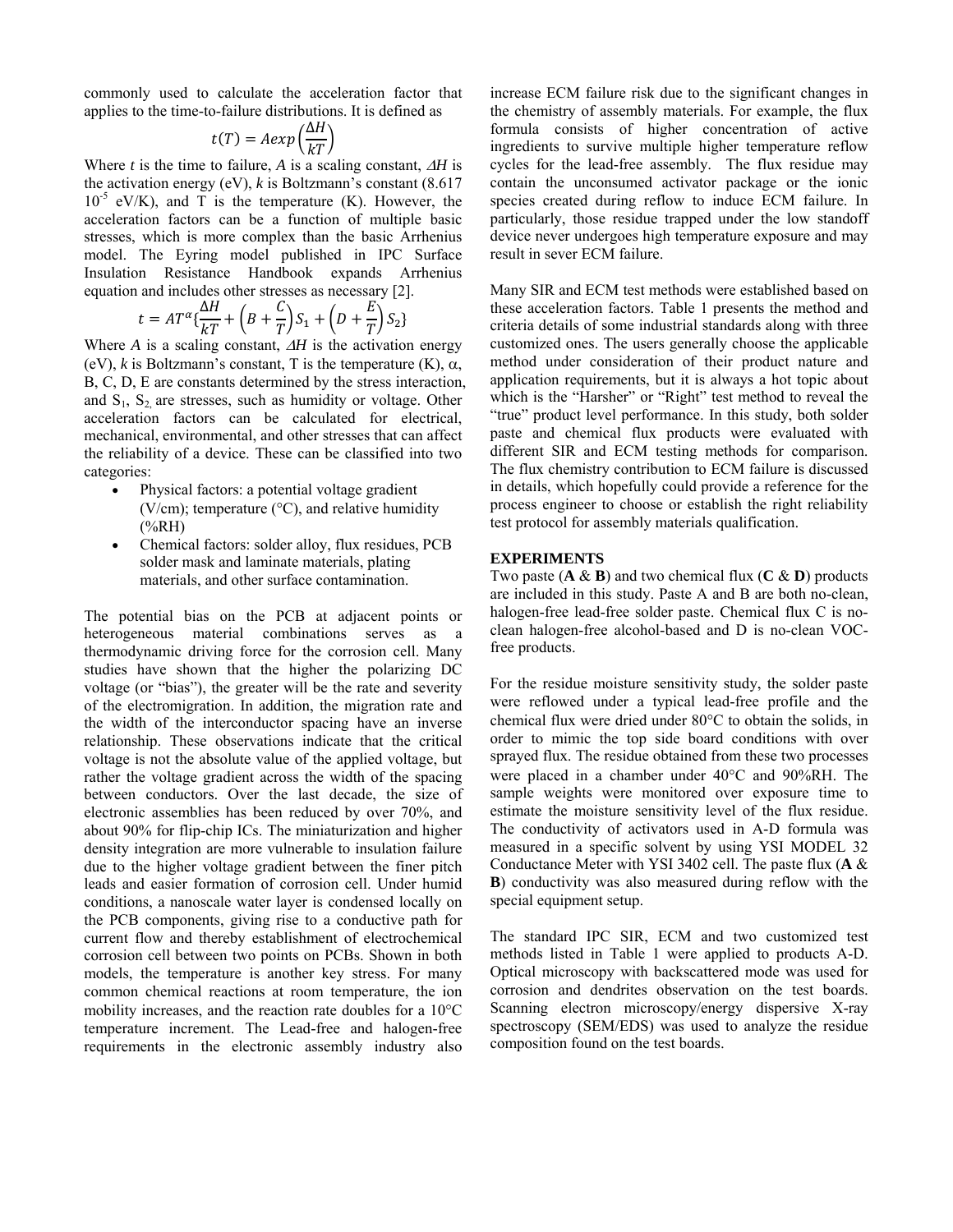**Table 1.** Reliability Test Standards Summary including three Customized Methods

| <b>Standard</b> | <b>Test</b>   | Temp.                | Humi.                   | <b>Test</b>    | <b>Bias</b>     | <b>Test Dura.(hrs)</b> | <b>Board</b>          | Pass                              |
|-----------------|---------------|----------------------|-------------------------|----------------|-----------------|------------------------|-----------------------|-----------------------------------|
|                 | <b>Method</b> | $(^{\circ}C)$        | $(%$ (%RH)              | Volt. (V)      | Volt. (V)       | /Frequency             | <b>Characters</b>     | <b>Criteria</b>                   |
| IPC J-          | <b>TM650</b>  | 85                   | 85                      | $-100$         | 50              | 168 / 24h, 96h,        | IPC B24               | $IR > 10^8$                       |
| <b>STD-004B</b> | 2.6.3.3       |                      |                         |                |                 | 168h                   | 0.4 mm lines,         | after 96h                         |
|                 |               |                      |                         |                |                 |                        | 0.5 mm spacing        |                                   |
|                 | <b>TM650</b>  | 40                   | 90                      | 25V/mm         | 25V/mm          | $>72/20$ min           | IPC B24               | $IR > 10^8$                       |
|                 | 2.6.3.7       |                      |                         |                |                 |                        | 0.4 mm lines,         |                                   |
|                 |               |                      |                         |                |                 |                        | 0.5 mm spacing        |                                   |
|                 | <b>TM650</b>  | 40                   | $\overline{93}$         | $45 - 100$     | $\overline{10}$ | 596/96h & 596h         | IPC B25A              | $IR_{\text{ini}}/IR_{\text{fin}}$ |
|                 | 2.6.14.1      | 65                   | 88.5                    |                |                 |                        | $0.318$ mm line       | <10x                              |
|                 |               | 85                   | 88.5                    |                |                 |                        | & Spacing             |                                   |
| Bellcore        | <b>SIR</b>    | 35                   | 85                      | 100            | 45-50           | 96 / 24h, 96h          | IPC B25A              | $IR > 2 \times 10^{11}$           |
| GR-78-          | 13.1.3        |                      |                         |                |                 |                        | $0.318$ mm line       |                                   |
| Core            |               |                      |                         |                |                 |                        | & Spacing             |                                   |
|                 | <b>ECM</b>    | $\overline{65}$      | 85                      | 45-100         | 10              | 596 / 96h &            | <b>IPC B25A</b>       | $IR_{\text{ini}}/IR_{\text{fin}}$ |
|                 | 13.1.4        |                      |                         |                |                 | 596h                   | $0.318$ mm line       | <10x                              |
|                 |               |                      |                         |                |                 |                        | & Spacing             |                                   |
| JIS Z 3197      | <b>SIR</b>    | 40                   | 90                      | 100            | $\theta$        | 168                    | IPC B25A              | $IR > 1 \times 10^{11}$           |
|                 |               | 85                   | 85                      |                |                 |                        | $0.318$ mm line       |                                   |
|                 |               |                      |                         |                |                 |                        | & Spacing             |                                   |
|                 | <b>ECM</b>    | $\overline{40}$      | $\overline{90}$         | 100            | $45 - 50$       | 10000                  | IPC B <sub>25</sub> A |                                   |
|                 |               | 85                   | 85                      |                |                 |                        | $0.318$ mm line       |                                   |
|                 |               |                      |                         |                |                 |                        | & Spacing             |                                   |
| Bono[3]         | <b>SIR</b>    | $\overline{85}$      | $\overline{85}$         | 12             | 20              | 360                    | Bono board            | Refer to                          |
|                 |               |                      |                         |                |                 |                        |                       | reference                         |
| $Cus. \#1$      | <b>SIR</b>    | $30 \rightarrow 85$  | $50 \rightarrow 90$     | 100            | 50              | 240 / every 72h        | $IPC$ B <sub>24</sub> | $IR > 5 \times 10^8$              |
|                 |               |                      |                         |                |                 |                        | 0.4 mm lines,         |                                   |
|                 |               |                      |                         |                |                 |                        | 0.5 mm spacing        |                                   |
| Cus.#2          | <b>SIR</b>    | $55 \leftrightarrow$ | $95 \leftrightarrow 90$ | 50             | 50              | 144 / 20min            | $0.325$ mm line       | $IR > 10^8$                       |
|                 |               | 25/24h               | /24h                    |                |                 |                        | $\&$ gap;             |                                   |
|                 |               | cycle                | cycle                   |                |                 |                        | $0.325$ mm line       |                                   |
|                 |               |                      |                         |                |                 |                        | $& 0.2$ mm gap        |                                   |
| Cus.#3          | <b>ECM</b>    | $\overline{50}$      | $\overline{90}$         | $\overline{5}$ | $\overline{5}$  | $672 / < 10$ min       | <b>IPC B25A</b>       | IR > $10^8$ &                     |
|                 |               |                      |                         |                |                 |                        | $0.318$ mm line       | IR<10 <sup>2</sup>                |
|                 |               |                      |                         |                |                 |                        | & Spacing             | below                             |
|                 |               |                      |                         |                |                 |                        |                       | control                           |

## **RESULTS AND DISCUSSION**

#### **Flux Basic Chemistry**

The major components in the flux matrix are rosin (optional for chemical flux product), solvent, activator and rheology modifiers, in which the activator is not only the key ingredient for fluxing mechanism, but also impact the final assembly reliability. Two chemistry factors have to be considered for reliability aspect. The first one is the original activator leftover in the reflow residue, and the second is the by-product from the reaction between activator and metal oxides. The conductivity study of the activator package in all four products is shown in Table 2. The activator has much higher conductivity in paste B than in paste A, indicating high possibility to cause ECM failure if any unconsumed activator is left in the reflow residue. A similar comparison can be established between fluxes C and D.

## **Table 2.** Activator Conductivity Data

|                                                | Paste<br>A | <b>Paste</b> | Flux | Flux |
|------------------------------------------------|------------|--------------|------|------|
| <b>Activator</b><br>Conductivity<br>(milliS/m) | 8.28       | 797          | 6.58 | 18.9 |

During reflow, the metal passivation layer is removed by reaction with the activator. The typical activators are carboxylic acids and halides. They react with metal oxide to form metal salts as the general reaction products, as shown in the equations below:

 $Cu<sub>2</sub>O+2RCOOH (or HX) = Cu(RCOO)<sub>2</sub>(or CuX<sub>2</sub>) + Cu+H<sub>2</sub>O$ 

 $CuO+2RCOOH (or HX) = Cu(RCOO)_{2}(or CuX_{2})+H_{2}O$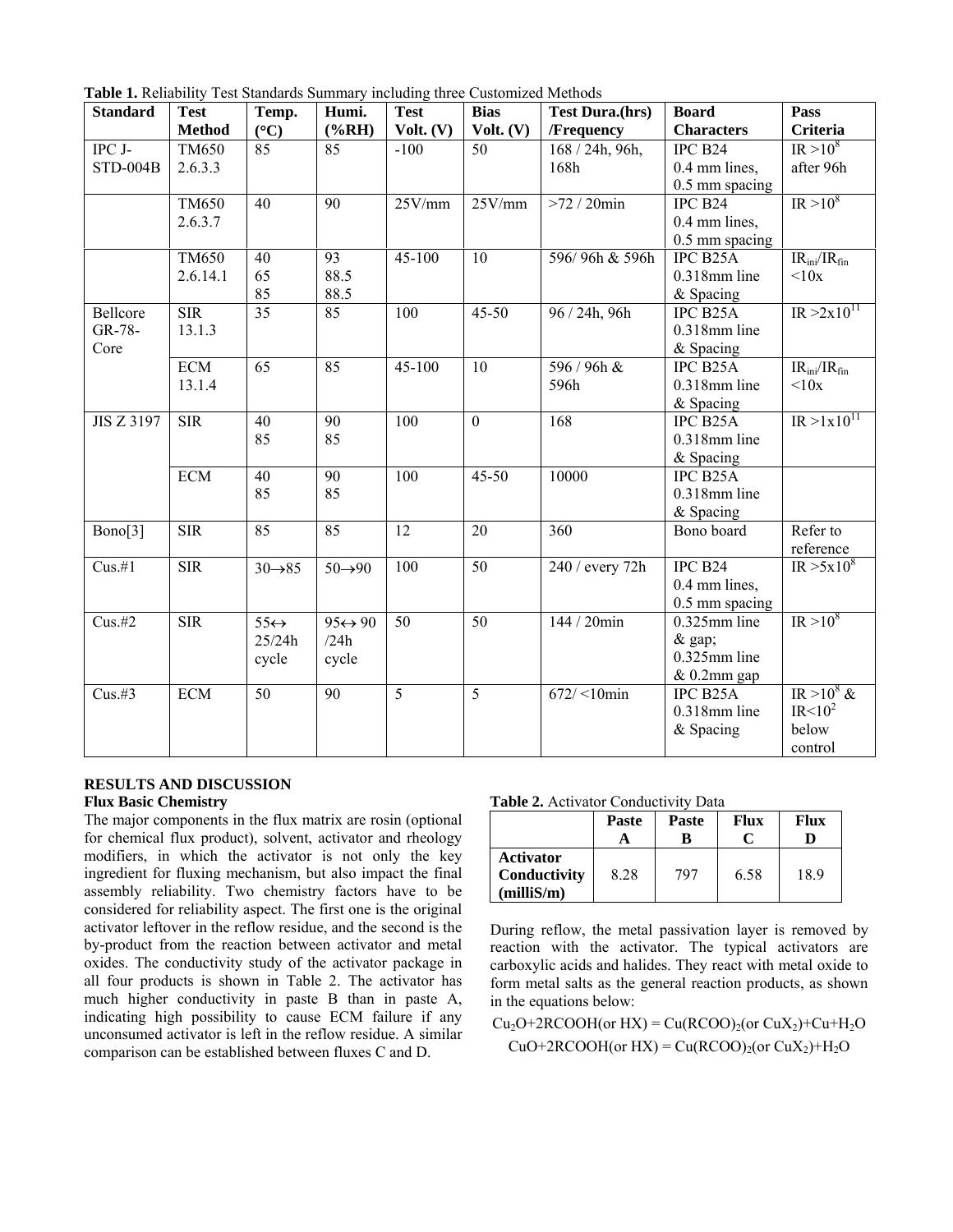The solubility and conductivity of reaction by-product will depend on activators. The higher solubility and conductivity of metal salts will enhance the residue moisture absorption and form efficient conductive path to pass current. For example, the typical tin halide salts,  $SnCl<sub>2</sub>$  and  $SnBr<sub>2</sub>$ , can dissolve in less than its own mass of water to create metal ions, which are hydrolyzed into an insoluble basic salt and precipitate out when the solution is diluted.  $SnCl<sub>2</sub>$  solution is also unstable toward oxidation under the air atmosphere, and form very soluble  $SnCl<sub>4</sub>$  as well as insoluble hydrolysis products. When mixed with a small amount of water, a semi-solid crystalline mass of the pentahydrate,  $SnCl<sub>4</sub>.5H<sub>2</sub>O$ is formed [4]. These reactions are shown below:

 $SnCl<sub>2</sub>(aq) + H<sub>2</sub>O(l) \leftrightarrow Sn(OH)Cl(s) + HCl(aq)$ 

 $6SnCl<sub>2</sub>(aq) + O<sub>2</sub>(g) + 2H<sub>2</sub>O(l) \rightarrow 2SnCl<sub>4</sub>(aq) + 4Sn(OH)Cl(s)$ The ions created in all these reactions have very strong conductivity and can cause current leakage or even result in ECM failure.



**Figure 1**. Flux Residue Moisture Sensitivity



**Figure 2.** Paste Flux Conductivity during Reflow

Figure 1 shows the moisture sensitivity of the soldering residue for products A-D under the same temperature/humidity condition as IPC SIR 2.6.3.7 method. Paste B and Flux D apparently absorb much more moisture than A and C which implies that the B  $&$  D residue contains more hygroscopic and/or ionic components. Figure 2 shows the flux conductivity change during the first and second reflow cycle of Paste A and B. Paste A clearly loses majority conductivity after the first reflow, but Paste B still maintains strong conductivity on the second reflow.

Therefore, the flux residue from B and D is much easier to form the conductive path for current flow by moisture absorption and providing conductive ions.

#### **Reliability Test Comparison**

Two SIR test results from IPC 2.6.3.3 and 2.6.3.7 for Paste A and B are shown in Figure 3 and 4. SIR boards with Paste A & B were reflowed under a typical lead-free reflow profile in both air and nitrogen. The resistance of Paste A is close to the blank board in both tests, but the resistance of B is much lower in 2.6.3.7 and barely passes  $10^8\Omega$  in 2.6.3.3 method. As explained previously, Paste B presents higher ionic conductivity and more hygroscopic compounds than A, resulting in the low reliability performance. On 2.6.3.7 test boards, no corrosion or dendrites are observed and there is no significant difference between Paste A and B. However, a large amount of white crystals are observed on 2.6.3.3 test boards for Paste B. These crystals tend to primarily deposit on the positive charged traces (anode) on B24 SIR boards. SEM/EDS analysis in Figure 5 shows they are most likely Sn-based compound. In reference to SnCl<sub>2</sub> chemistry,  $Sn<sup>2+</sup>$ in the paste B flux residue either forms a less soluble hydrate or oxidizes to  $Sn^{4+}$  and precipitates out. The higher anode polarization and temperature will accelerate these reactions; thereby the white crystals only appear in 2.6.3.3 method, but not in 2.6.3.7. There is still a remaining amount of soluble tin ions migrate from anode to cathode and cause the low resistance or current leakage during the test.



 **Figure 3.** Paste A and B under IPC **2.6.3.7** SIR Test: (a) Paste A reflow in Air; (b) Paste A reflow in  $N_2$ ; (c) Paste B reflow in Air; (d) Paste B reflow in  $N_2$ .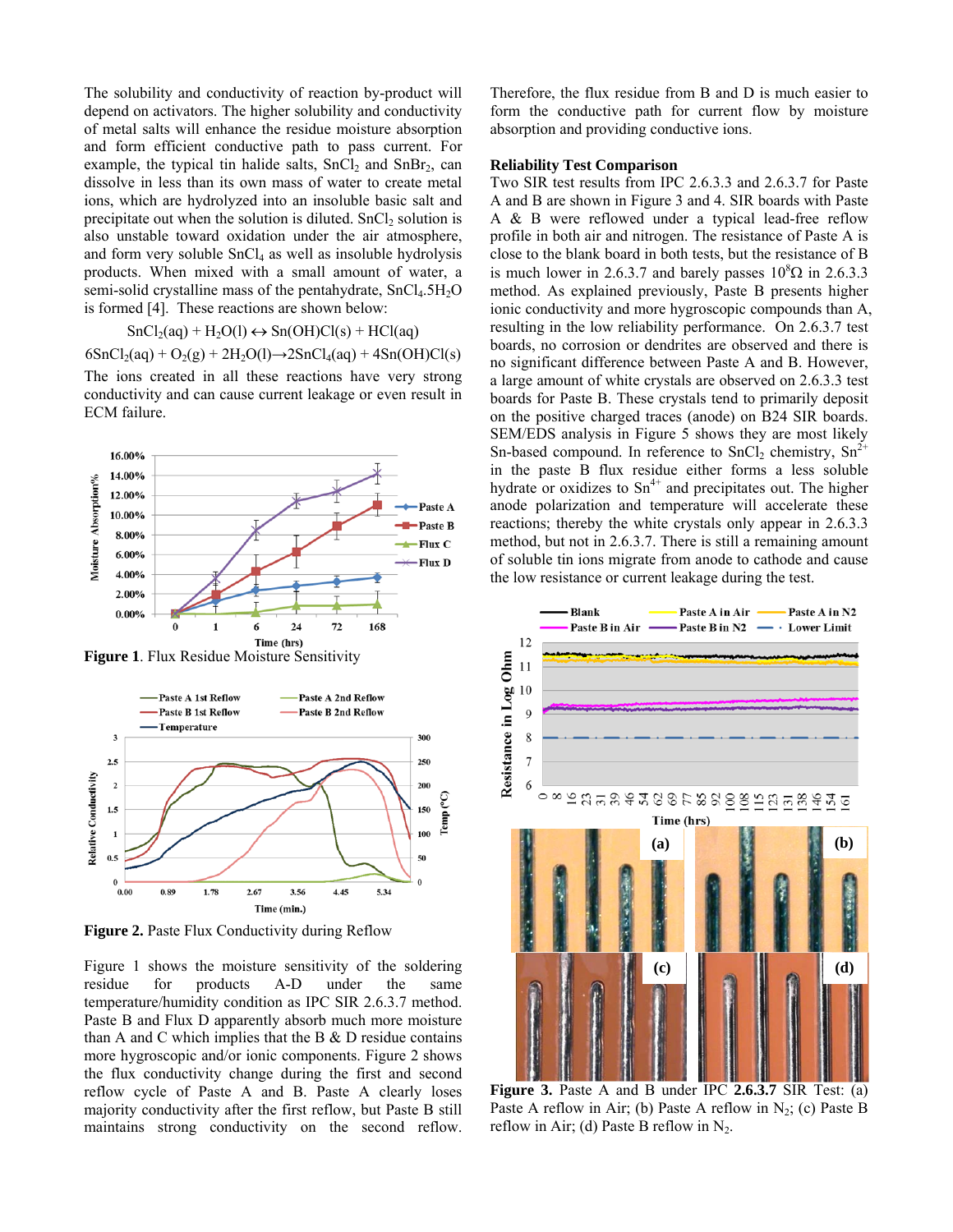

 **Figure 4.** Paste A and B under IPC **2.6.3.3** SIR Test: (a) Paste A reflow in Air; (b) Paste A reflow in  $N_2$ ; (c) Paste B reflow in Air; (d) Paste B reflow in  $N_2$ .

Besides the activator contribution, rosin is also an important ingredient in the paste flux matrix for the product reliability performance. After reflow, rosin forms a protective layer and freezes other active residue under in a water-impervious coating. The softening point of rosin used in the lead-free formula is generally in the range of  $60^{\circ}$ -130 $^{\circ}$ C. When the operation temperature is consistently higher than the softening point, the flux residue will spread and the active components will be slowly released from the softened rosin. The set point of  $85^{\circ}$ C used in 2.6.3.3 method falls in the range of the rosin softening point, which can accelerate ECM failure, while  $40^{\circ}$ C used in 2.6.3.7 method is not sufficient to break this protective layer. Comparing the residue pictures reported in Figure 3 and 4, both A&B products form clear and hard residue without any cracks when reflowed in nitrogen, and this stronger protection layer may prevent any active residue release to the PCBs. However, the air-reflowed flux displays a large amount of cracks, which enhance moisture absorption and expose the active components to the PCB surface. Figure 6 shows dendrites grow along the residue cracks between Cu traces. This could explain the slightly higher resistance and less white crystals occurrence when Paste B is reflowed under nitrogen in 2.6.3.3 method.

The reliability performance of Flux C and D was evaluated by two IPC SIR methods after wave soldering in both Pattern Up and Pattern Down configurations. The top board temperature is controlled at  $100^{\circ}$ C, and the dwell time is 3s with the solder pot temperature at  $265^{\circ}$ C for lead-free assembly. Flux C and D both pass 2.6.3.3 test without any corrosion or dendrites growth on the test boards, while Flux D has lower resistance than C shown in Table 3. As explained earlier, Flux D contains activators with a higher tendency to dissociate, turning into more hygroscopic residues after soldering. These are prone to form an electrolyte path for electrochemical migration and result in low resistance readings. When subjected to 2.6.3.7 procedure (Figure 7), Flux C keeps high resistance on both patterns through the whole test period, but Flux D Pattern Up fails the test during the initial 64 hours and then slowly recovers above  $10^8\Omega$ . Since the chemical flux matrix only contains negligible rosin amount, the unprotected ionic residue is depleted during the initial SIR test period under a consistent DC voltage, which explains this gradual increase of the SIR value over time. Similarly, the Pattern Up generally presents lower resistance values than the Pattern Down conditions. As the Pattern Up boards only underwent 100C preheating stage without the high temperature exposure in the solder pot, there is more active flux residue left on the Patter Up board than Pattern Down board. The Pattern Up boards coated with Flux D also show a bluish discoloration on copper traces and between conductors, indicating the presence of reactive ionic species with the ability to trigger copper corrosion in the right electric and environmental conditions. Comparing two IPC SIR methods, 2.6.3.7 is more challenging than 2.6.3.3 for chemical fluxes especially those in the VOC-free category. As discussed previously, the trend is opposite to the no-clean solder paste products, whose reliability properties are primarily driven by the evolution of the rosin-based protective coating. The less reading frequency in 2.6.3.3 cannot catch the low resistance and the resistance recovery in the first 24 hours.



**Figure 5.** SEM/EDS Analysis of Crystals on SIR Boards



**Figure 6.** Dendrites Growth along Residue Crack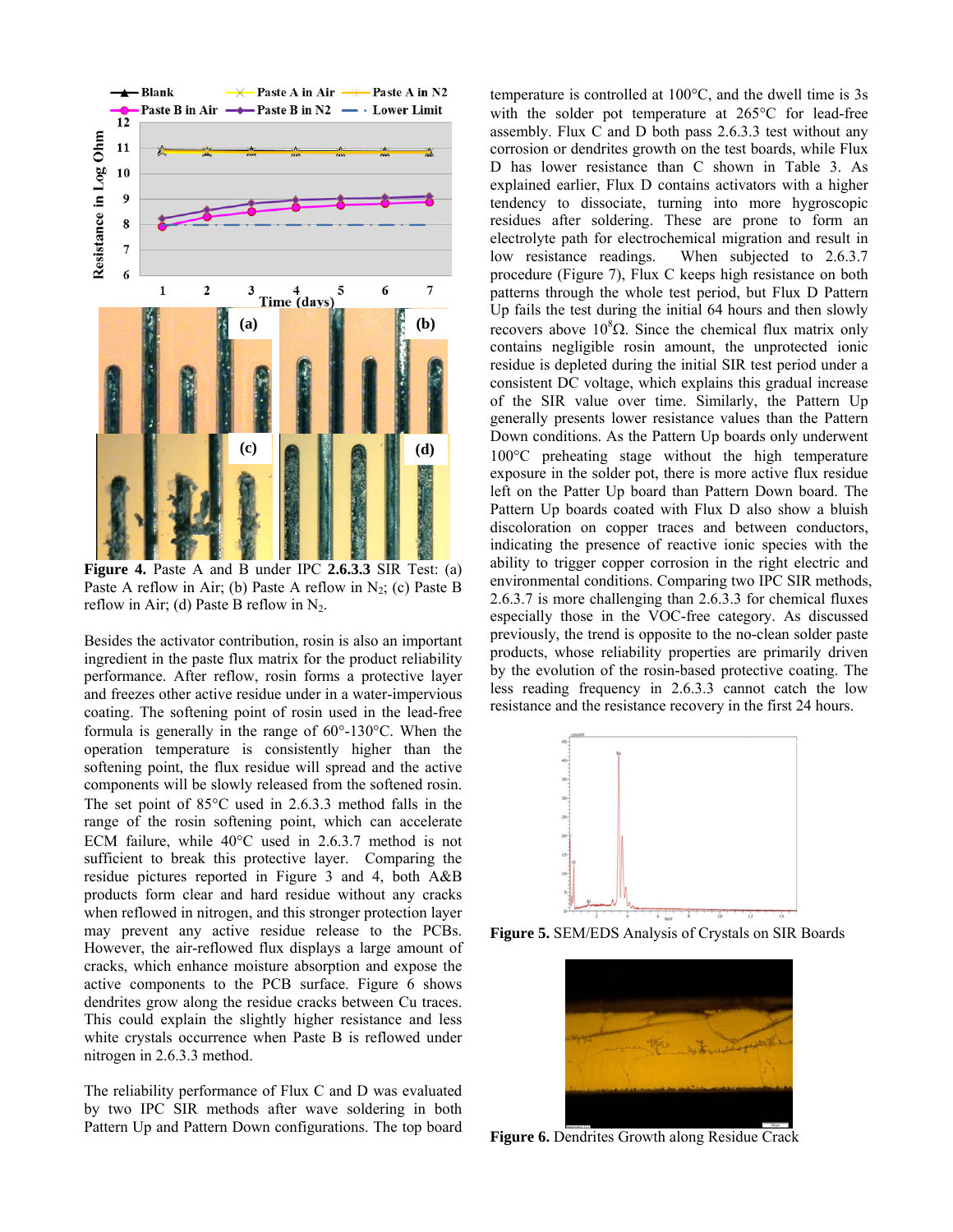**Table 3.** IPC **2.6.3.3** SIR Test Result for Flux C & D

|               |      | Day 1               | Day 4              | Day 7                |
|---------------|------|---------------------|--------------------|----------------------|
| <b>Blank</b>  |      | $7.9\times10^{10}$  | $1.8\times10^{11}$ | $2.3 \times 10^{11}$ |
| Flux C        | Up   | $1.34\times10^{11}$ | $9.9\times10^{10}$ | $8.6\times10^{10}$   |
|               | Down | $9.7\times10^{10}$  | $6.2\times10^{10}$ | $6.4\times10^{10}$   |
| <b>Flux D</b> | Up   | $5.0 \times 10^{9}$ | $1.1\times10^{10}$ | $1.1 \times 10^{10}$ |
|               | Down | $1.7\times10^{9}$   | $1.9\times10^{9}$  | $3.8\times10^9$      |



 **Figure 7.** Flux C and D under IPC **2.6.3.7** SIR Test: (a) Flux C Pattern Up; (b) Flux C Pattern Down; (c) Flux D Pattern Up; (d) Flux D Pattern Down.

Since the moisture and temperature are two major stress factors for the ECM failure, the customized #1 and #2 methods listed in Table 1 are designed with various temperature/humidity levels and cycles aiming to force water condensation on the test boards and thus mimic the harsh environmental conditions that some applications experience. Figure 8 shows Paste A and Paste B reliability comparison under the customized #1 test method. In this method, temperature and humidity are varied over time, and each reading is acquired initially and after three days of stabilization. Paste B starts failing under the application of the third set of temperature/humidity combinations, where moisture saturation and rosin degradation reach a critical point for the assembly reliability. The white Sn-based crystals are also found on the boards assembled by Paste B after this test.



**Figure 8.** Paste A and B under Customized #1 SIR Test: (a) Paste A reflow in Air; (b) Paste A reflow in  $N_2$ ; (c) Paste B reflow in Air; (d) Paste B reflow in  $N_2$ .

Table 4 shows IPC ECM and the customized ECM test results for both Paste A and B. The customized method details and performance criteria are listed in Table 1 (#3 method). For IPC ECM, 65°C/88.5%RH combination was used as the environmental condition, with the test voltage at 100V. Paste A passes both tests, while Paste B barely passes IPC ECM and fails the customized method with lower resistance and dendrites growth as shown in Figure 9. The key differences between two test methods are the voltage and the reading frequency. The lower voltage used in the customized method can preserve the dendrites, and the 10min reading frequency catches the minimal resistance when dendrites bridge the metallic traces.

**Table 4.** Paste A and B under IPC 2.6.14.1 ECM & Customized #3 ECM Test

|                | <b>IPC 2.6.14.1</b> | $Cus.$ #3       |               |
|----------------|---------------------|-----------------|---------------|
| <b>Sample</b>  | <b>IR</b> initial   | <b>IR</b> final | <b>IR</b> min |
|                | (after 96h)         | (after 596h)    |               |
| <b>Blank</b>   | $4.27E+10$          | $6.04E+10$      | $3.63E+9$     |
| Paste A in Air | $2.61E+10$          | $6.82E+10$      | $1.41E + 8$   |
| Paste A in N2  | $7.17E + 09$        | $1.82E+10$      | $2.18E + 8$   |
| Paste B in Air | $5.16E + 08$        | $2.63E + 08$    | $2.34E + 6$   |
| Paste B in N2  | $1.47E + 09$        | $1.76E + 08$    | $9.12E + 6$   |